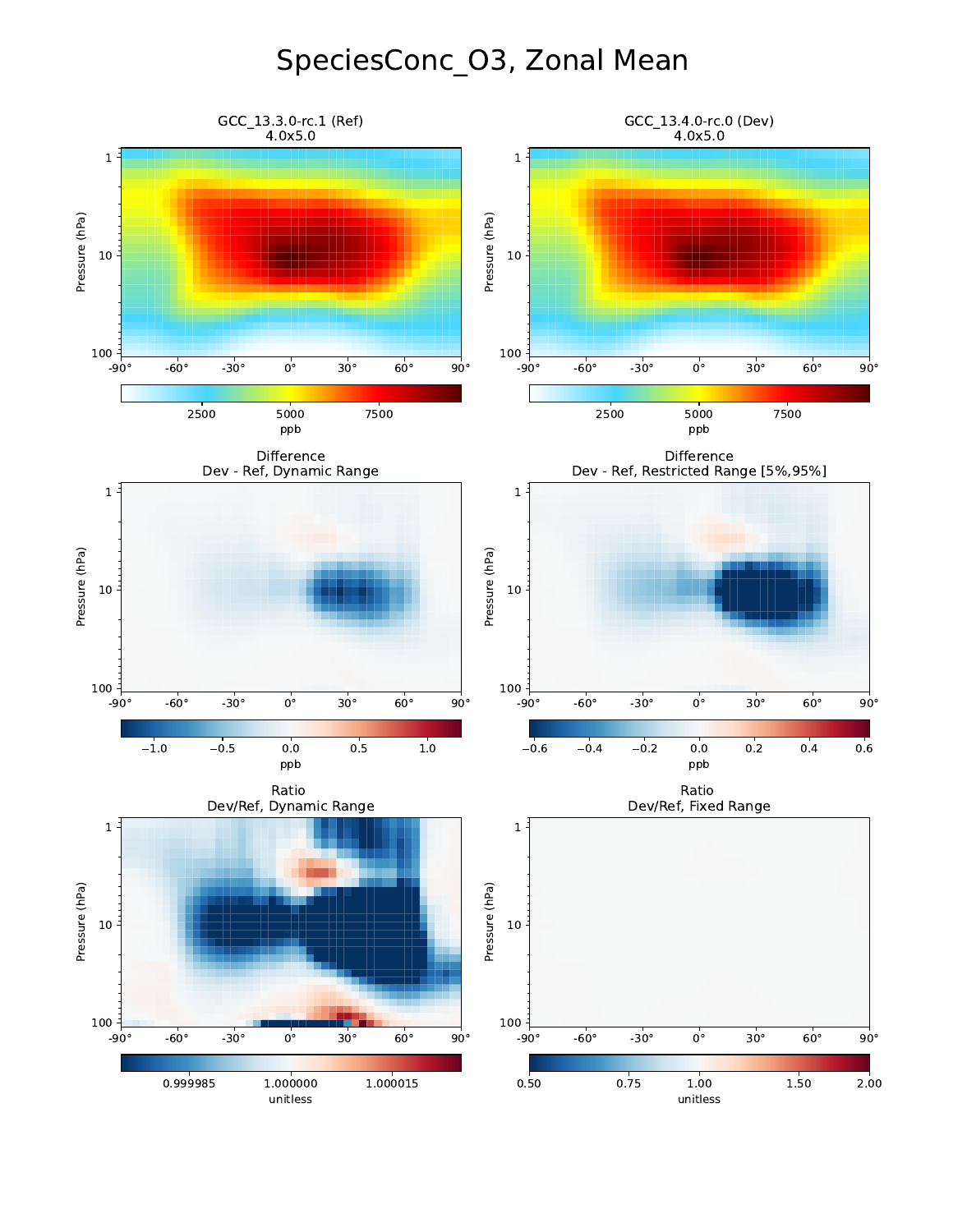## SpeciesConc\_CO, Zonal Mean

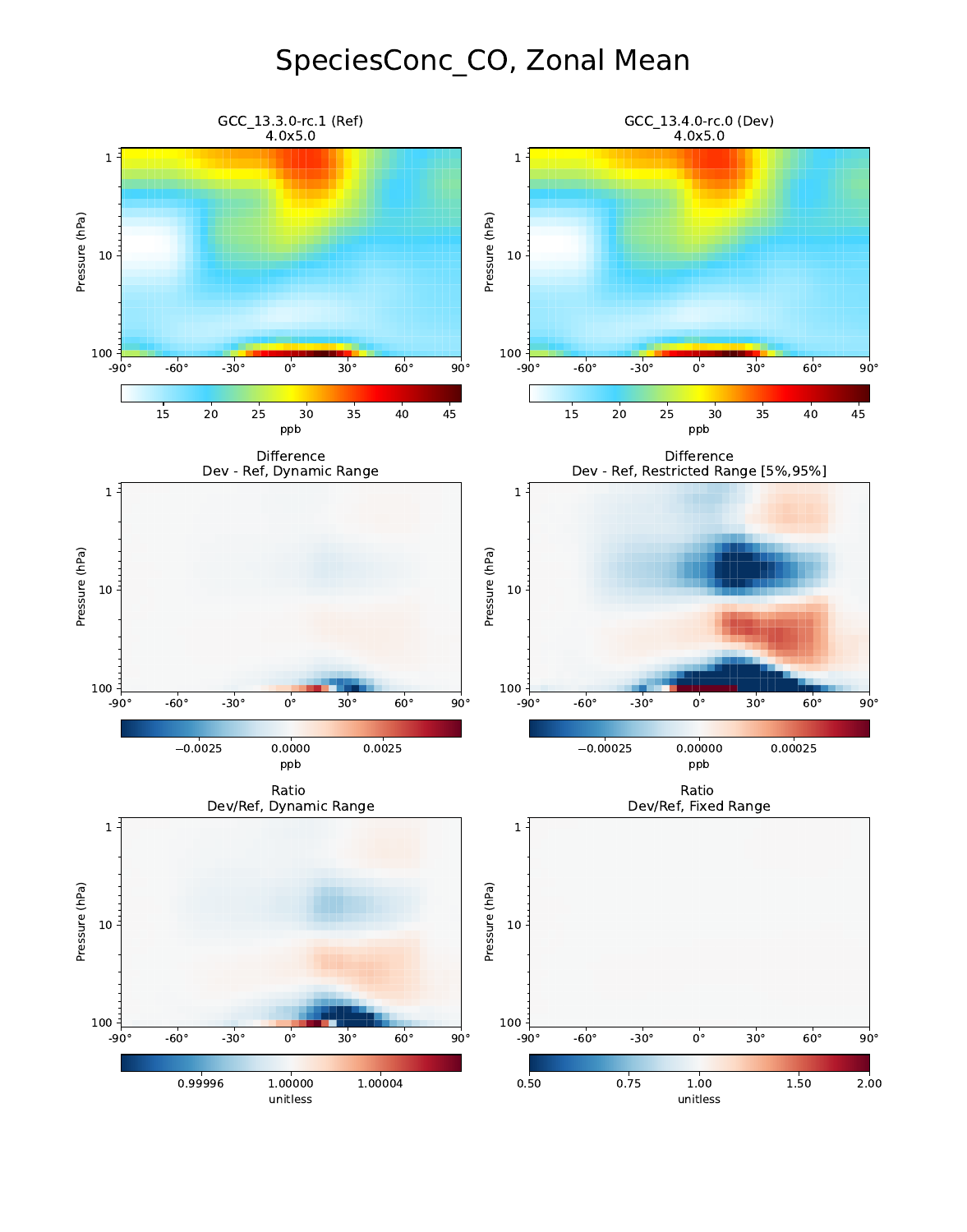## SpeciesConc\_OH, Zonal Mean